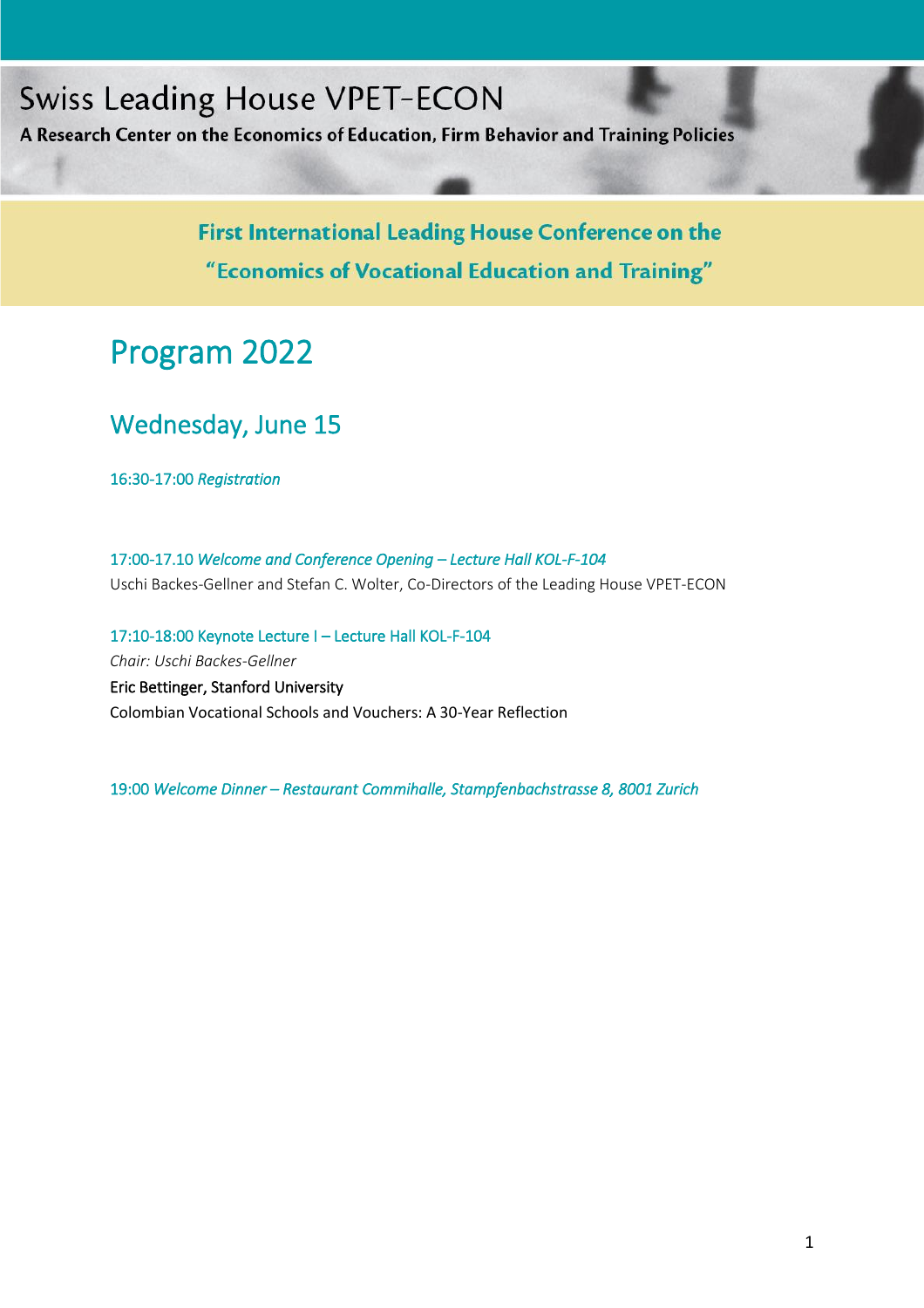## Thursday, June 16

## 09:00-10:30 Panel Session A

Session A1: Changes in the Supply of Skilled Workers - an International Perspective – Room RAA-E-29 *Session Chair: Simon Janssen* Samuel Muehlemann, Ludwig-Maximilians-University Munich The Consequences of EU Eastern Enlargement on Human Capital Accumulation and Wages in Germany Rubain Bankole, University of Parakou Dual Apprenticeship in Benin: Pitfalls and Strategies of the Stakeholders

Damiano Pregaldini, University of Zurich & Swiss Leading House VPET-ECON The Effects of Opening Borders on Firms' Apprenticeship Training

Session A2: Labor Market Returns to Different Educational Paths – Room RAA-E-27

*Session Chair: Tobias Schlegel*

Theresa Michlbauer, Julius-Maximilians-University of Würzburg Income Risks of Vocational and Academic Tertiary Education - More Money, Higher Risks?

DilChandra Pandey, Himalaya Institute of Technology

Returns to Formal TVET in Nepal: A Case of Civil Engineering

Sönke Hendrik Matthewes, University of Potsdam & Berlin Social Science Center (WZB)

Labour Market Returns to Vocational Education in the Presence of Multiple Alternatives

Session A3: Effect of External Shocks on Education – Room RAA-E-21

*Session Chair: Andreas Kuhn*

Madison Dell, Stanford University

The Effect of Postsecondary Institutions on Local Economies: A Bird's-eye View

#### Daniel Goller, University of Bern & Swiss Leading House VPET-ECON

Sitting Next to a Dropout: Study Success of Students with Peers that Came to the Lecture Hall by a Different Route

## Patrick Bennett, University of Liverpool

The Work-to-School Transition: Job Displacement and Skill Upgrading Among Young High School Dropouts

10:30-11:00 *Coffee Break – RAA Atrium, Ground Floor*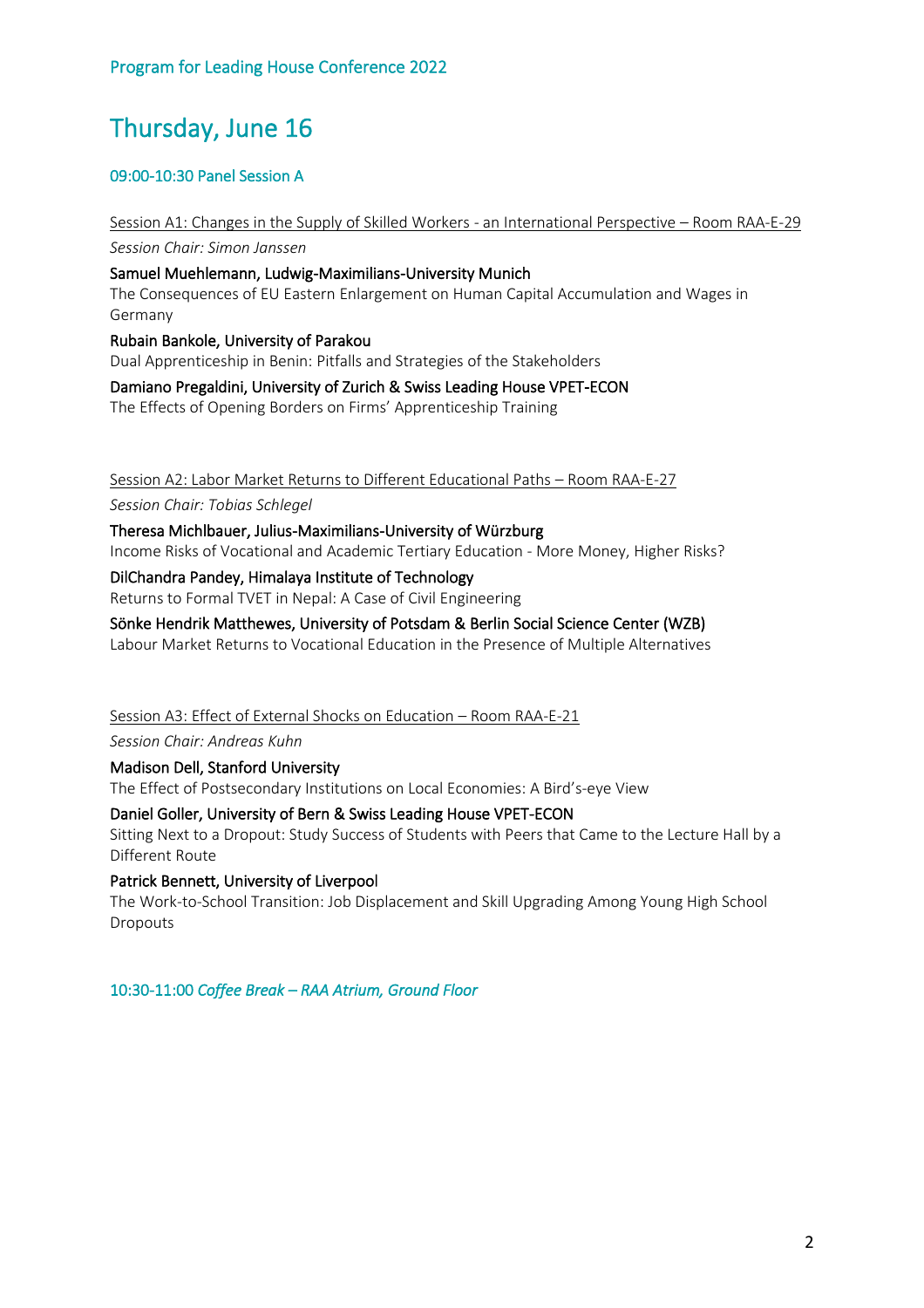## Program for Leading House Conference 2022

## 11:00-12:30 Panel Session B

#### Session B1: Firms' Training Decisions and Investments – Room RAA-E-29

*Session Chair: Guido Schwerdt*

## Harald Pfeifer, Federal Institute for Vocational Education and Training (BIBB)

Managers' Risk Preferences and Firm Training Investments

#### Richard Wolff, Otto-Friedrich-University of Bamberg

Justice Perceptions of Occupational Training Subsidies: Findings from a Factorial Survey

## Patrick McDonald, ETH Zurich

Determinants and Consequences of Employer-Provided Training Program Resilience Post-Covid-19

Session B2: The Effects of the Covid 19 Pandemic on VET – Room RAA-E-27

*Session Chair: Daniel Goller*

#### Sandra Dummert, Institute for Employment Research (IAB)

The Short-Run Effects of the Covid-19 Pandemic on Vocational Education in Germany

## Guillaume Maxence Morlet, Swiss Federal Institute of Technology (ETH) Zurich

Working from Home is Here to Stay, But How Does It Affect Learning Processes? Evidence from Swiss Apprentices During the COVID19 Pandemic

## José Ramirez, University of Applied Sciences and Arts Western Switzerland

What Kind of Support Do Firms Need to Hire Apprentices During Recessions?

## Session B3: Skills in Curricula and Labor Market Outcomes – Room RAA-E-21 *Session Chair: Filippo Pusterla*

Andreas Bühler, University of Zurich & Swiss Leading House VPET-ECON Different Dimensions of Curriculum Updates: Effects on Workers' Labor Market Outcomes

## Christina Langer, Catholic University of Eichstätt-Ingolstadt

The Value of Skills: New Evidence from Apprenticeship Plans

## Maurizio Strazzeri, University of Bern & Swiss Leading House VPET-ECON

Foreign Language Training and Educational Choices: Evidence from a Curriculum Reform in Switzerland

12:30-14:00 *Lunch Break - RAA Atrium, Ground Floor*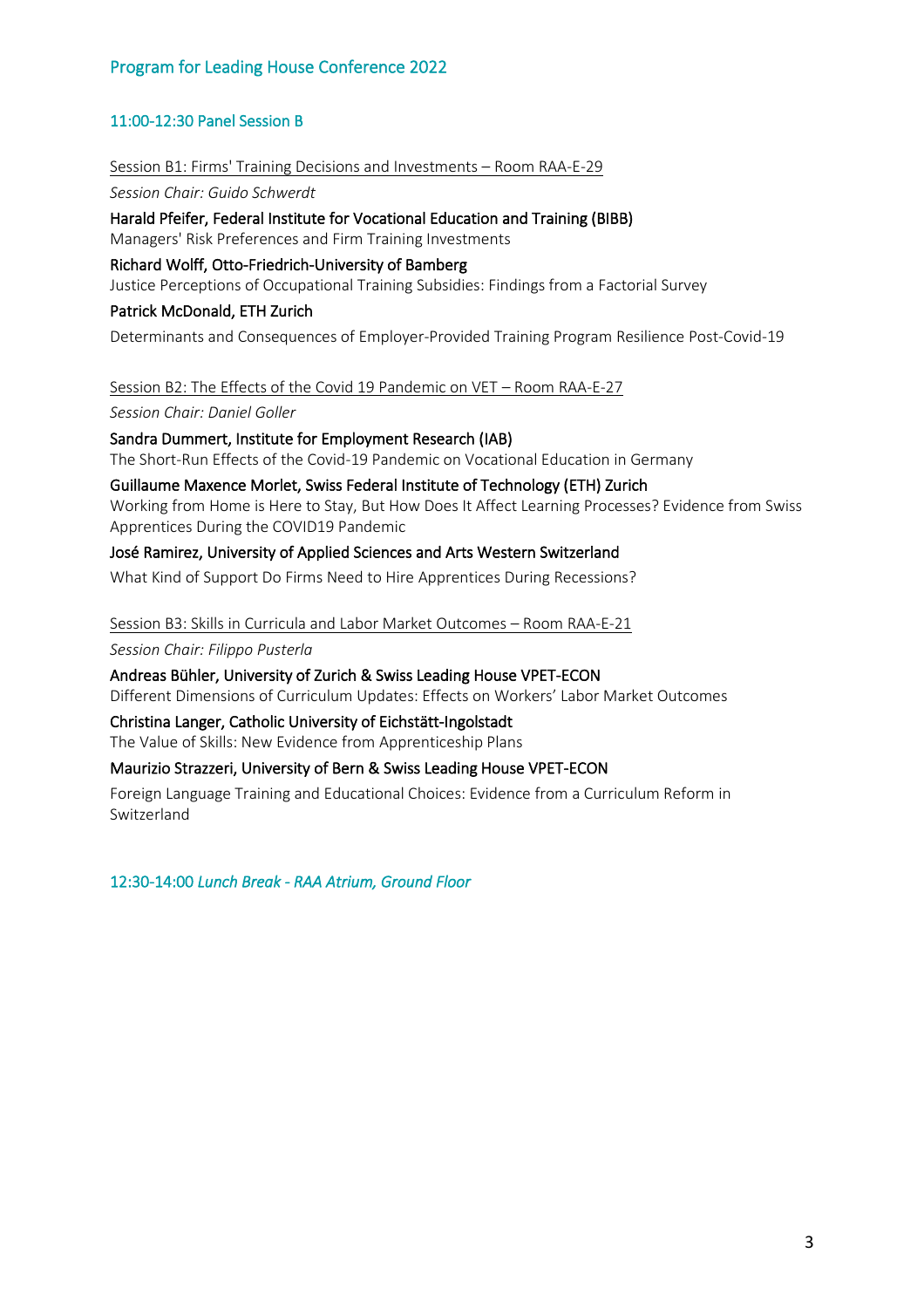## Program for Leading House Conference 2022

## 14:00-15:30 Panel Session C

Session C1: Occupational and Educational Choices – Room RAA-E-29

*Session Chair: Harald Pfeifer*

Jürg Schweri, Swiss Federal University for Vocational Education and Training (SFUVET) Too Young to Choose? Students' Age and Their Choice of Academic Versus Vocational Education

Patrick Lehnert, University of Zurich & Swiss Leading House VPET-ECON

Social Norms and Gender-Typical Occupational Choices

#### Andreas Kuhn, Swiss Federal University for Vocational Education and Training (SFUVET) & University of Bern

The Geography of Occupational Choice: Descriptive Evidence from the Swiss Apprenticeship Market

Session C2: Digitalization, Education and Labor Market Outcomes – Room RAA-E-27

*Session Chair: Samuel Mühlemann*

Yuxi Heluo, University of Vienna

Direct and Indirect Effects of Job Computerization on Occupational Employment and Wages

Fabienne Kiener, University of Zurich & Swiss Leading House VPET-ECON How IT Progress Affects Returns to Specialization and Social Skills

Simon Janssen, Institute for Employment Research (IAB)

The Effect of Automation Technology on Workers' Training Participation

Session C3: Analysis of Policy Reforms and Programs Related to VET – Room RAA-E-21 *Session Chair: Damiano Pregaldini*

Judith Saurer, Julius-Maximilians-University of Würzburg

Skills and Policies: What Matters for Companies' Decision to Train Refugees? An Experimental Approach

Asgeir Skålholt, Nordic Institute for Studies in Innovation, Research and Education (NIFU) Generalizing Vocational Education – Effects on Completion in Upper Secondary in Norway

Julia Lang, Institute for Employment Research (IAB)

Should I Train or Should I Go? Estimating Treatment Effects of Retraining on Regional and Occupational Mobility

## *15:30-16:00 Coffee Break - RAA Atrium, Ground Floor*

#### 16:00-16:50 Keynote Lecture II - Room RAA-G-01

*Chair: Stefan C. Wolter*

Sandra McNally, Centre for Vocational Education Research (CVER)-London School of Economics & University of Surrey

What Makes a Good College? Experience from England

*19:00 Conference Dinner – Zunfthaus zur Zimmerleuten, Limmatquai 40, 8001 Zurich*